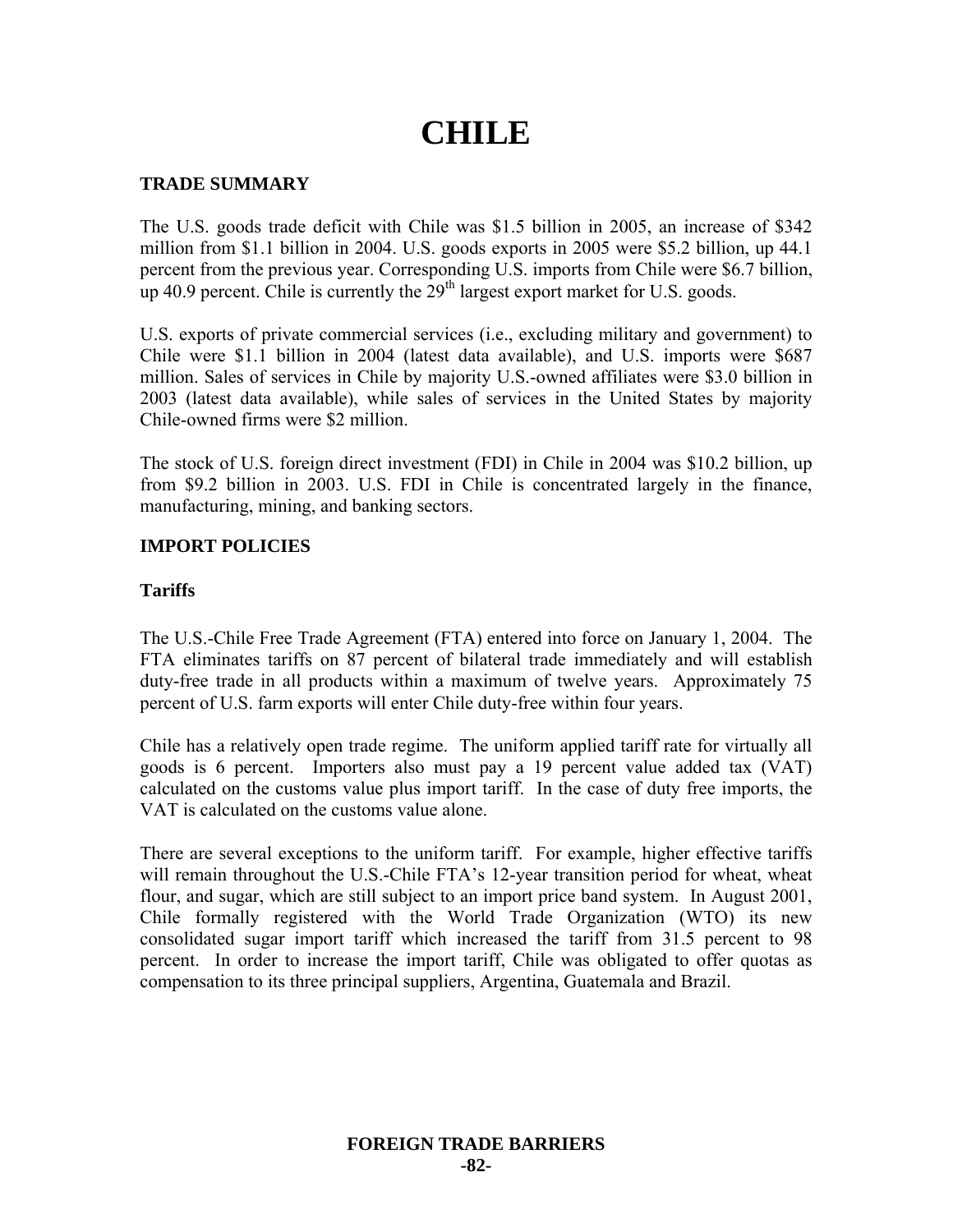Under the U.S.-Chile FTA, a 50 percent surcharge on used goods has been eliminated for goods originating in the United States. The importation of used passenger and cargo transport vehicles is prohibited with few exceptions. Many computer products and books enter Chile duty-free. Used clothing and other used textiles articles classified under HS heading 63.09 became duty-free upon entry into force of the agreement.

## **Import Controls**

Chile's trade regime provides for the free importation of goods, except for those goods that are prohibited under existing legislation. Sometimes a potential import to Chile, due to its nature, might be subject to special authorization or oversight by an enforcement agency such as the Agricultural and Livestock Service, National Health Service, General Directorate of National Mobilization, or the Directorate for Borders and Limits.

Customs authorities must approve and issue a report for all imports valued at more than \$3,000. Imported goods must generally be shipped within 30 days from the day of the report, but longer periods may be authorized. Commercial banks may authorize imports of less than \$3,000. Larger firms must report their import and export transactions to the Central Bank. Commercial banks may sell foreign currency to any importer to cover the price of the imported goods and related expenses, as well as to pay interest and other financing expenses that are authorized in the import report. There are virtually no restrictions on the types or amounts of goods that can be imported into Chile, nor any requirements to use the official foreign exchange market.

## **Non-Tariff Barriers**

Chile maintains a complex price band system for wheat, wheat flour, and sugar that will be phased out under the U.S.-Chile FTA for imports from the United States by 2016. The price band system was created in 1985 and is intended to guarantee a minimum and maximum price for the covered commodities. When certain cost, insurance and freight (CIF) prices (as calculated by Chilean authorities) fall below the floor, a special tax is added to the uniform tariff rate to raise the price to the minimum floor level. Price bands effectively set a minimum import price that is normally higher than both international and Chilean domestic prices.

The WTO Dispute Settlement Body (DSB) ruled on October 23, 2002, that Chile's price band system was inconsistent with Article 4.2 of the Agreement on Agriculture. Following arbitration, Chile was given until December 23, 2003, to implement the rulings and recommendations of the DSB to bring the price band into compliance with its WTO obligations. The Lagos Government and the Chilean Parliament agreed on a compromise proposal on August 7, 2003, eliminating the price band system on vegetable oils and introducing a number of modifications for wheat, wheat flour and sugar. In the case of sugar, wheat, and wheat flour, the new values for the floor and ceiling prices came into effect in November 2003 and will remain until 2007.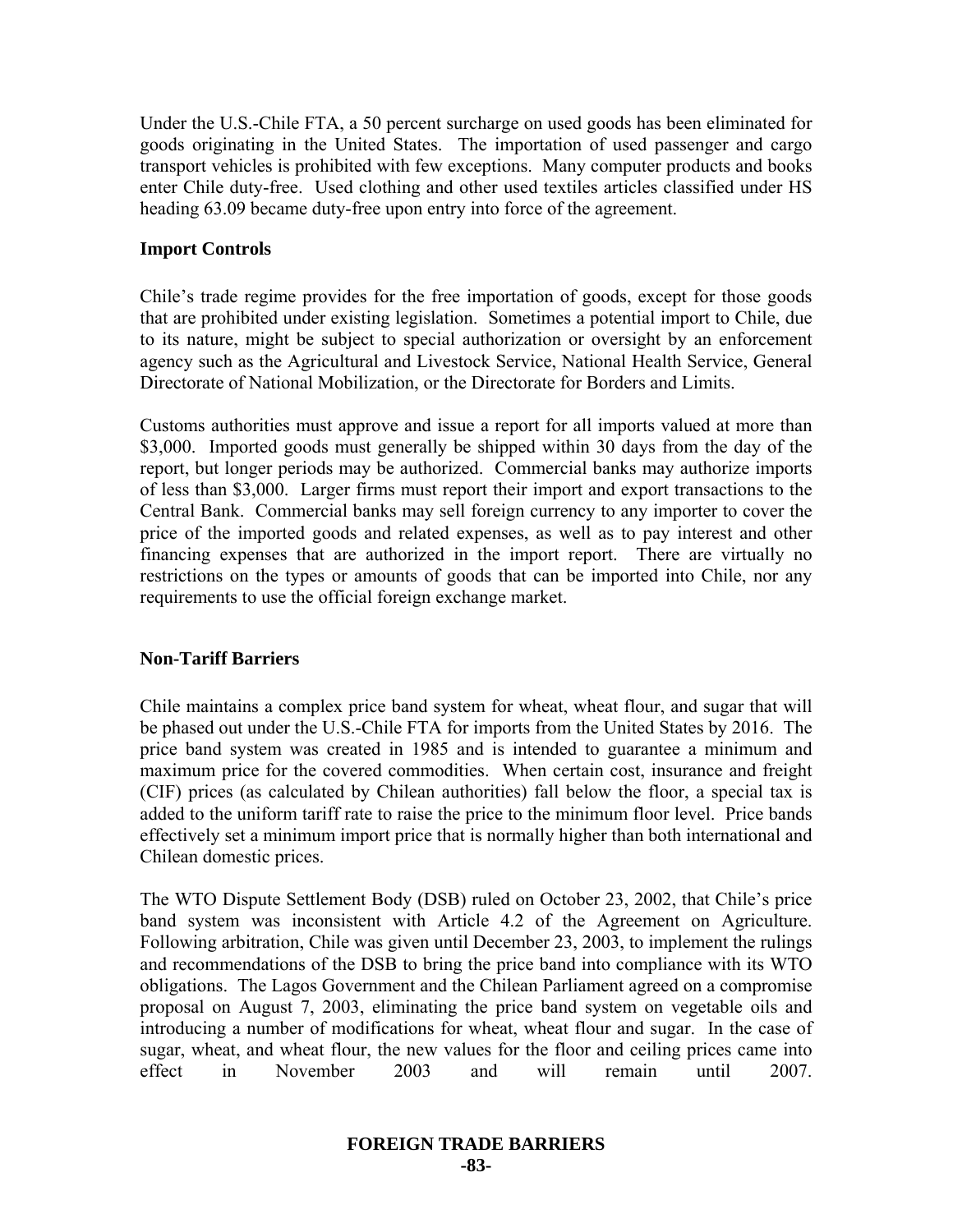Beginning in 2008, the floor will be adjusted downward by two percent a year, until 2014, when Chile's President will evaluate whether to continue the price band system or eliminate it. Mixtures (e.g., high fructose corn syrup) containing more than 65 percent sugar content are now subject to the sugar price band system. On January 20, 2006, the DSB established a panel with regard to a claim by Argentina that Chile's 2003 modifications to the price band are also WTO-inconsistent.

#### **STANDARDS, TESTING, LABELING AND CERTIFICATION**

Prior to the U.S.-Chile FTA, many of Chile's trade-restrictive sanitary and phytosanitary (SPS) requirements prevented the entry of a number of U.S. agricultural and food exports. However, during the FTA negotiations, an ad hoc SPS working group was established to address a limited number of issues of concern to both the United States and Chile. Through this working group, important progress was made, including obtaining new market access for U.S. beef and processed beef products. In December 2003, Chile closed market access due to the detection of a single case of bovine spongiform encephalopathy (BSE) in the United States. In July 2005, Chile agreed to re-open the market for U.S. boneless beef, but access for offal and other select bovine products remains closed, contrary to international standards set by the World Animal Health Organization (OIE).

Currently, Chile has approved the planting of agricultural biotechnology products only for export seed propagation. A Presidential Commission was created to review all aspects of agricultural biotechnology and issued its report in June 2003. While the Commission's report supported the increased use of biotechnology crops in Chile for both export and domestic consumption, to date no biotechnology crops have been approved for commercialization domestically.

Under existing Chilean requirements, all imported food products must file a request for a "Certificate of Use and Disposal" and provide microbiological, dietetic, chemical and physical analyses and samples, regardless of whether the product has been reviewed and approved previously for another applicant. The requirement for repeated reviews and sampling of previously approved imported products does not achieve a good balance between cost and effectiveness. With risk-based testing system, or even random testing, it would be possible to achieve nearly the same level of public health protection at a reduced cost. The introduction of such a testing system could lead to a rise in U.S. exports to Chile of less than \$10 million.

#### **GOVERNMENT PROCUREMENT**

Individual government entities in Chile usually conduct their own procurement. In general terms, Chilean law calls for public bids for large purchases, although procurement by negotiation is permitted in certain cases. Foreign and local bidders on government tenders must register with the Chilean Bureau of Government Procurement.

#### **FOREIGN TRADE BARRIERS -84-**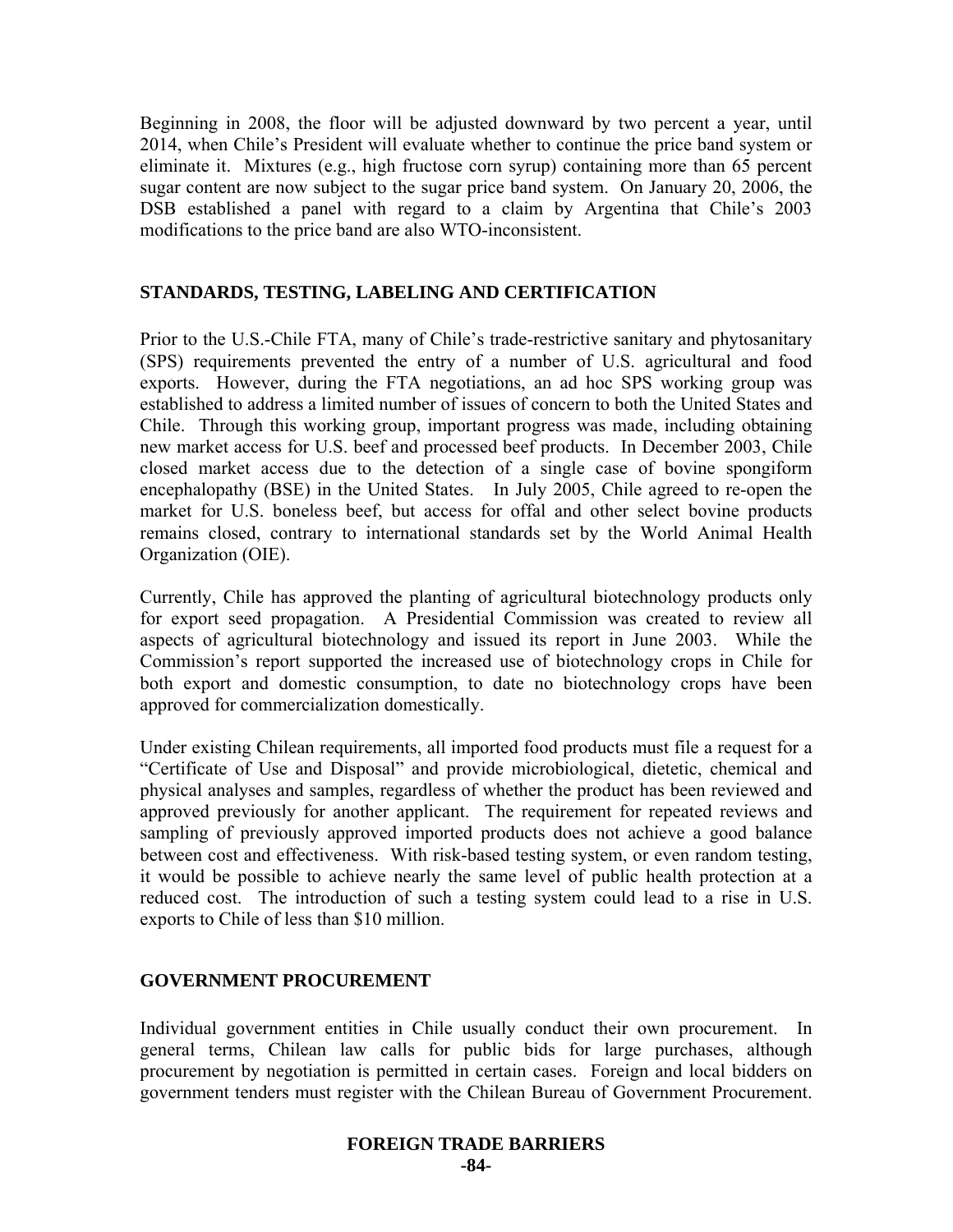They must also post a bank and/or guaranteed bond, usually equivalent to 10 percent of the total bid, to assure compliance with specifications and delivery dates. Chile is not a member of the WTO Agreement on Government Procurement.

The Government of Chile created the Information System for Procurements and Public Contracts for the Public Sector ([www.chilecompras.cl](http://www.chilecompras.cl/)) in March 2000. Through this site, anyone can offer products or services and register in the system as a potential supplier for government procurement, free of charge.

The system also allows all public agencies to publish information concerning their public bidding processes and requirements for public viewing on the Internet. Public agencies also publish detailed reports on the results of procurement processes.

The U.S.-Chile FTA covers the procurement of most Chilean central government agencies, 13 regional governments, 11 ports and airports, and more than 340 municipalities in Chile. The FTA includes provisions aimed at preventing discrimination against U.S. firms when they are bidding on government procurement opportunities that are covered by the FTA.

# **EXPORT SUBSIDIES**

Chile's Ministry of Foreign Affairs promotes the country's exports, including through grants to private companies or industries for export promotional activities. ProChile, the Export Promotion Bureau of Chile, promotes specific products to targeted exports markets. It provides matching funds of up to 50 percent to participating firms on approved market promotion activities.

Chile provides a simplified duty drawback program for nontraditional exports that reimburses firms a percentage of the value of the export. Companies purchasing capital equipment domestically or internationally can borrow up to 73 percent of the amount of the customs duties that would normally be paid on such equipment if it were not used exclusively for exporting. Such imported capital equipment must carry a minimum value of \$3,813. For imported vehicles to be used in an export business, such vehicles must have a minimum value of \$4,830. Another export-promotion measure lets all exporters defer import duties for up to seven years on imported capital equipment or receive an equivalent subsidy for domestically produced capital goods. Chile has announced that it will phase out the simplified drawback program, in accordance with its WTO commitments.

Under Chile's separate value added tax (VAT) reimbursement policy, exporters have the right to recoup the VAT they have paid when purchasing goods and using services intended for export activities. To be eligible for the VAT reimbursement policy, exporters must have annual sales of less than \$16.7 million.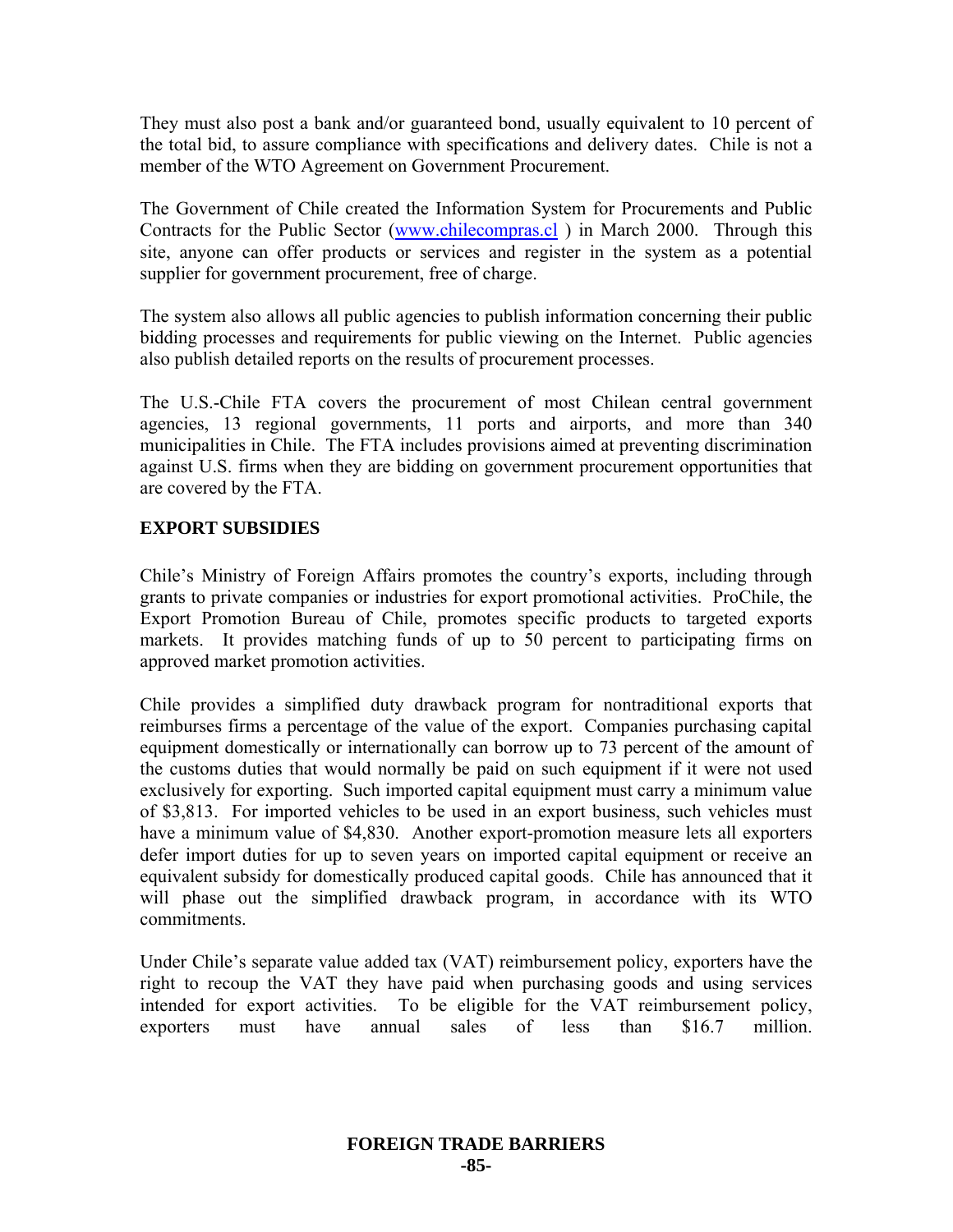Chile also offers the Guarantee Fund (*Fondo de Garantia*) for small and medium enterprises. Through this fund, the Government of Chile guarantees access to credit provided by financial institutions and technical cooperation agencies to small and medium businesses. This Guarantee Fund benefits all those non-agricultural entrepreneurs whose annual gross sales do not exceed \$8.2 million, and agricultural producers with annual gross sales less than \$460,000. The U.S.-Chile FTA's Chapter on Market Access eliminates, over a transition period, the use of duty drawback and duty deferral for imports that are incorporated into any goods exported to the United States or Chile. Full drawback rights are allowed for the first eight years from entry into force. Beginning with year nine, the amount of drawback allowed is reduced until it reaches zero by year twelve.

## **Export Controls**

Chilean customs authorities must approve and issue export reports. Exported goods must generally be shipped within 90 days from the date of the export report, but this period may be extended under certain conditions. Exporters may freely dispose of hard currency derived from exports. As with imports, exporters may use the formal or informal exchange market. Large firms must report all exports to the Chilean Central Bank, except for copper exports, which are authorized by the Chilean Copper Commission. Duty-free import of materials used in products for export within 180 days is permitted with prior authorization. Free-zone imports are exempt from duties and value-added tax if re-exported.

The export/import process requires contracting the services of a specialized professional called a Customs Agent. The Customs Agent is the link between the exporter importer and the National Customs Service. The Agent's mission is to facilitate foreign trade operations and to act as the official representative of the exporter/importer in the country. Agent fees are not standardized.

## **INTELLECTUAL PROPERTY RIGHTS (IPR) PROTECTION**

Chile was placed on the 2004 Special 301 Watch List and remained on the list during 2005 because of substantive deficiencies in IPR laws and regulations and overall inadequate IPR enforcement. The lack of adequate protection for intellectual property rights (IPR) is the most glaring trade barrier in Chile's otherwise excellent business climate. The two biggest areas of concern are the lack of IPR protection in the pharmaceutical sector, including both patent infringement and a failure to protect undisclosed data from unfair competition, and the piracy of copyrighted material such as movies, music and software. If Chile were to eliminate this barrier to trade through effective IPR protection, it could potentially lead to a rise of between \$10 million to \$25 million in U.S. exports to Chile.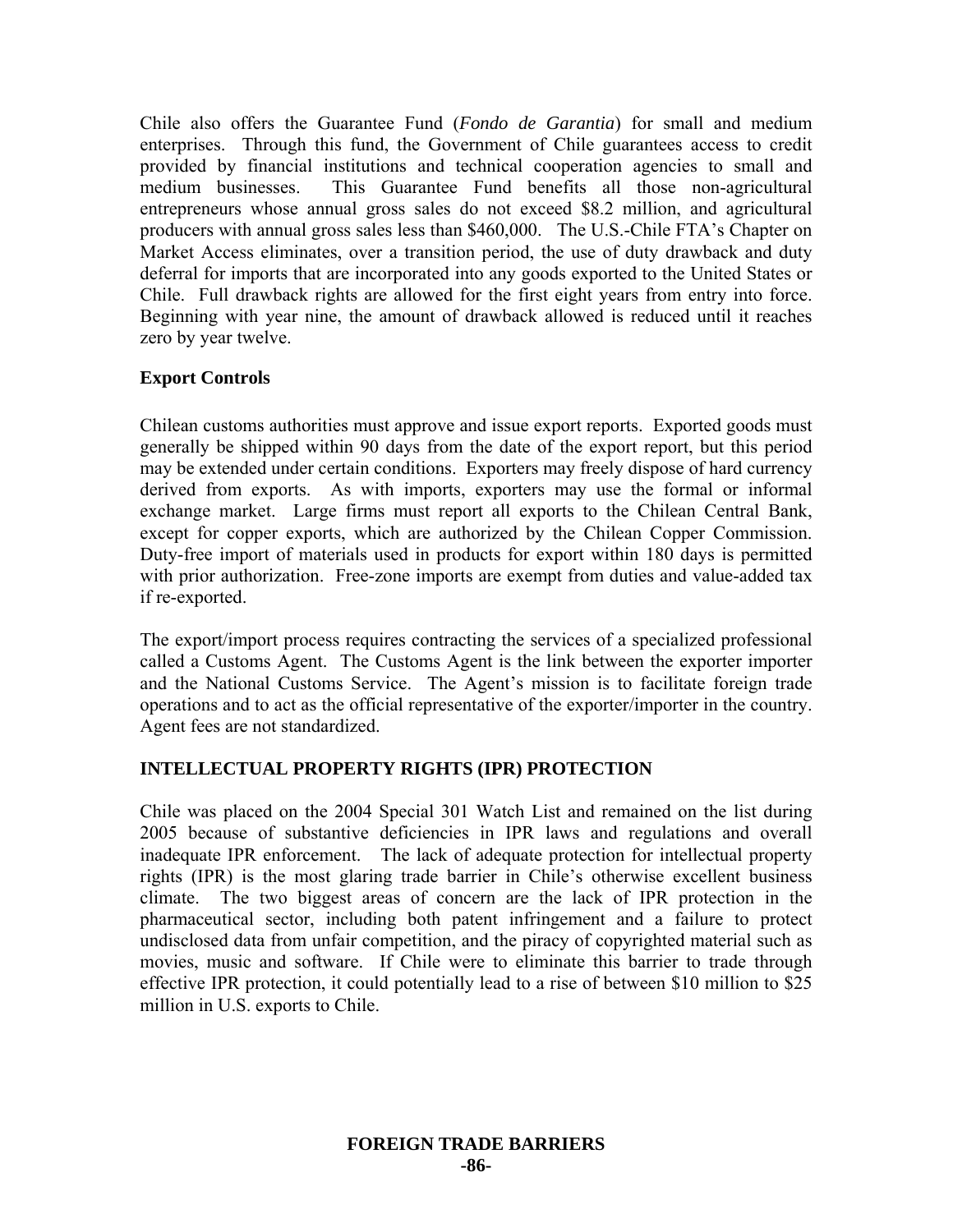#### **Patents and Trademarks**

Following the 2004 Special 301 Watch List designation, the United States and Chile have continued their discussions on Chile's obligations to protect intellectual property under the FTA. The most notable area of concern has involved pharmaceutical products and the safety and efficacy data submitted in support of those products. During 2005, Chile remained on the Watch List because of these failures to protect intellectual property rights.

Notably, the U.S. pharmaceutical industry reports that Chilean health authorities are issuing marketing approvals to generic versions of innovative products within five years of the latter's market approval in Chile, relying inappropriately on the safety and efficacy information submitted by the innovators.

Chile is reportedly not meeting its data protection obligations under the FTA in two ways. First, it is allowing third parties to inappropriately rely on the test data of innovative pharmaceutical drugs to get market approvals for generic versions of drugs during the data protection period. Second, it is granting sanitary approval to third parties that are requesting to market their generic drug during the term of a patent which covers that drug product – often referred to as "linkage." Industry has reported several such cases which appear to be contrary to Chile's FTA obligations.

In December 2004, Chile's Congress approved legislation intended to bring the country into compliance with a number of its TRIPS commitments. The new law provides for, among others things, expedited court proceedings and the authority to seize illegal copies of patented products. It also is intended to implement certain FTA obligations, such as the extension of the term of protection for patents when there are unreasonable delays in the patent application process, as well as stronger protection for confidential test data submitted to obtain marketing approval for pharmaceutical products and agricultural chemical products. Chile's implementing regulations for the data protection provisions only recently entered into force (November 28, 2005). These obligations should have been in force since January 1, 2004. The regulations contain exceptions and limitations that may undermine the effective protection of undisclosed safety and efficacy information. The United States will continue to work with the Chilean government to ensure full implementation of its FTA obligations.

Chile's Trademark Law is generally in line with international standards. Some U.S. trademark holders have complained of inadequate enforcement of trademark rights in Chile. In relation to Internet domain names, the United States and Chile have committed to creating a system to resolve problems of cyber-infringement of trademarks, following international standards. The FTA also requires Chile to respect the principle of "first-intime, first-in-right" with respect to trademarks and geographical indications.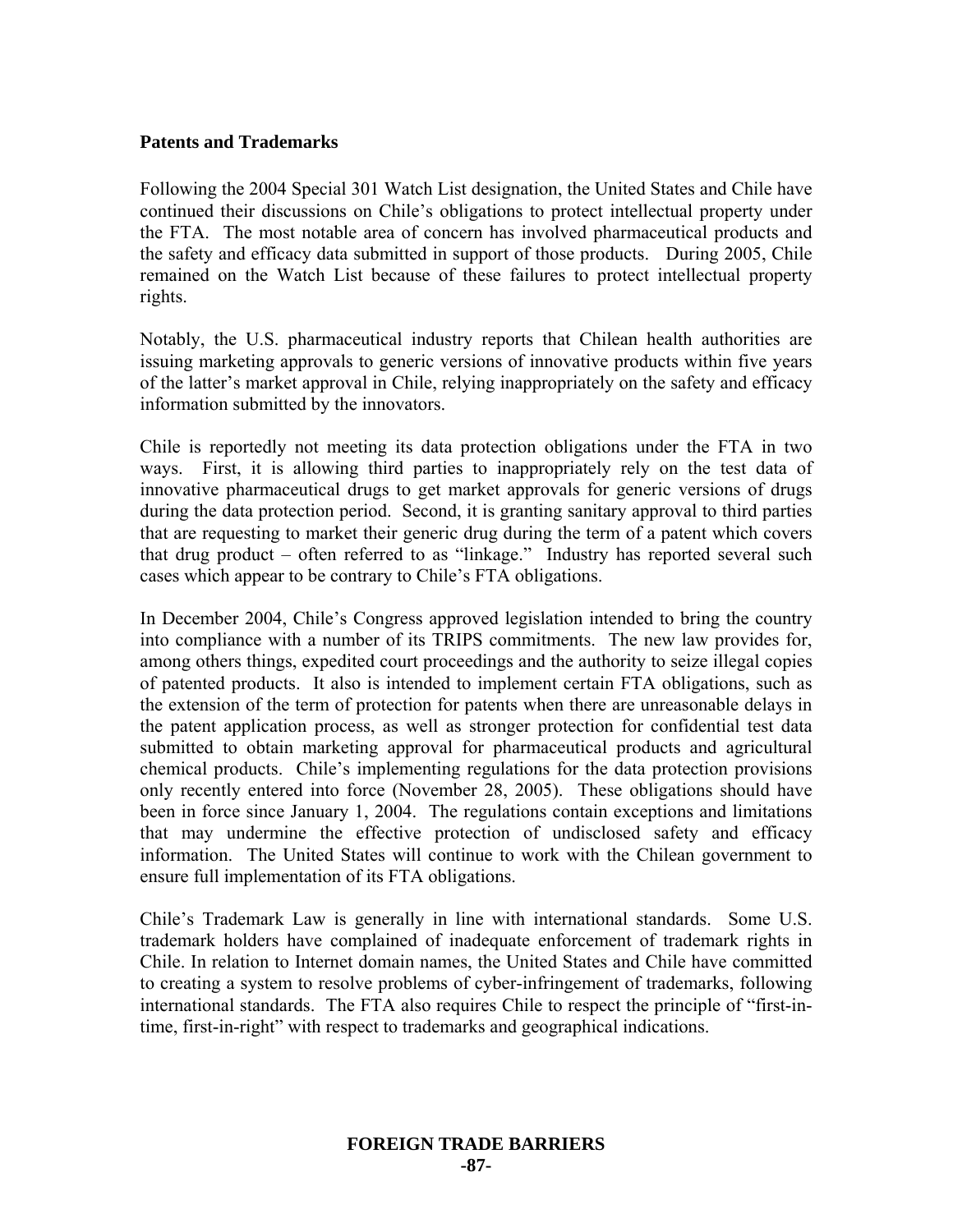## **Copyrights**

Despite active enforcement efforts by the police, the piracy of computer software and video recordings in Chile remains significant. Attempts to enforce copyrights in Chile have met with considerable delays in the courts and weak punishment when sentences were issued. According to the International Intellectual Property Alliance (IIPA), estimated losses due to the piracy of copyrighted materials in Chile totaled \$106.7 million in 2004. Chile made two sets of amendments to its copyright law in 2003, one to implement TRIPS and one to implement FTA obligations. The FTA's provisions increased the period of protection for copyrights and related rights to "life of the author plus 70 years," established strong prohibitions against the circumvention of encryption technology attached to digital works, performances and phonograms; added protection for temporary copies; and established a legal framework to combat on-line piracy. The U.S.-Chile FTA also criminalized end-user piracy, mandated reimbursement for actual damages for IPR violations, and penalized tampering with anti-piracy technology.

The United States will continue to work with the Chilean government to improve enforcement and ensure full implementation of the FTA's enforcement obligations, which enter into force in 2008.

Chile ratified both the World Intellectual Property Organization (WIPO) Copyright Treaty and the WIPO Performances and Phonograms Treaty in April 2001.

## **SERVICES BARRIERS**

Chile's relatively open services trade and investment regime stands in contrast to its relatively limited commitments under the General Agreement on Trade in Services (GATS). In particular, Chile maintains a "horizontal" limitation, applying to all sectors in Chile's GATS schedule, under which authorization for foreign investment in service industries may be contingent upon a number of factors, including employment generation, use of local inputs, and compensation. This restriction undermines the commercial value and predictability of Chile's GATS commitments.

Commitments in services under the U.S.-Chile FTA cover both cross-border supply of services and the right to invest. Market access commitments apply across a wide range of sectors, including computer and related services, telecommunications, audiovisual services, construction and engineering, tourism, advertising, express delivery, professional services, distribution services, adult education and training services, and environmental services.

Chile has made WTO commitments on most basic telecommunications services, adopting the WTO Reference Paper on Regulatory Commitments, and ratifying the GATS Fourth Protocol. Nonetheless, U.S. companies have complained of regulatory delays and a lack of transparency in regulatory decisions.

#### **FOREIGN TRADE BARRIERS -88-**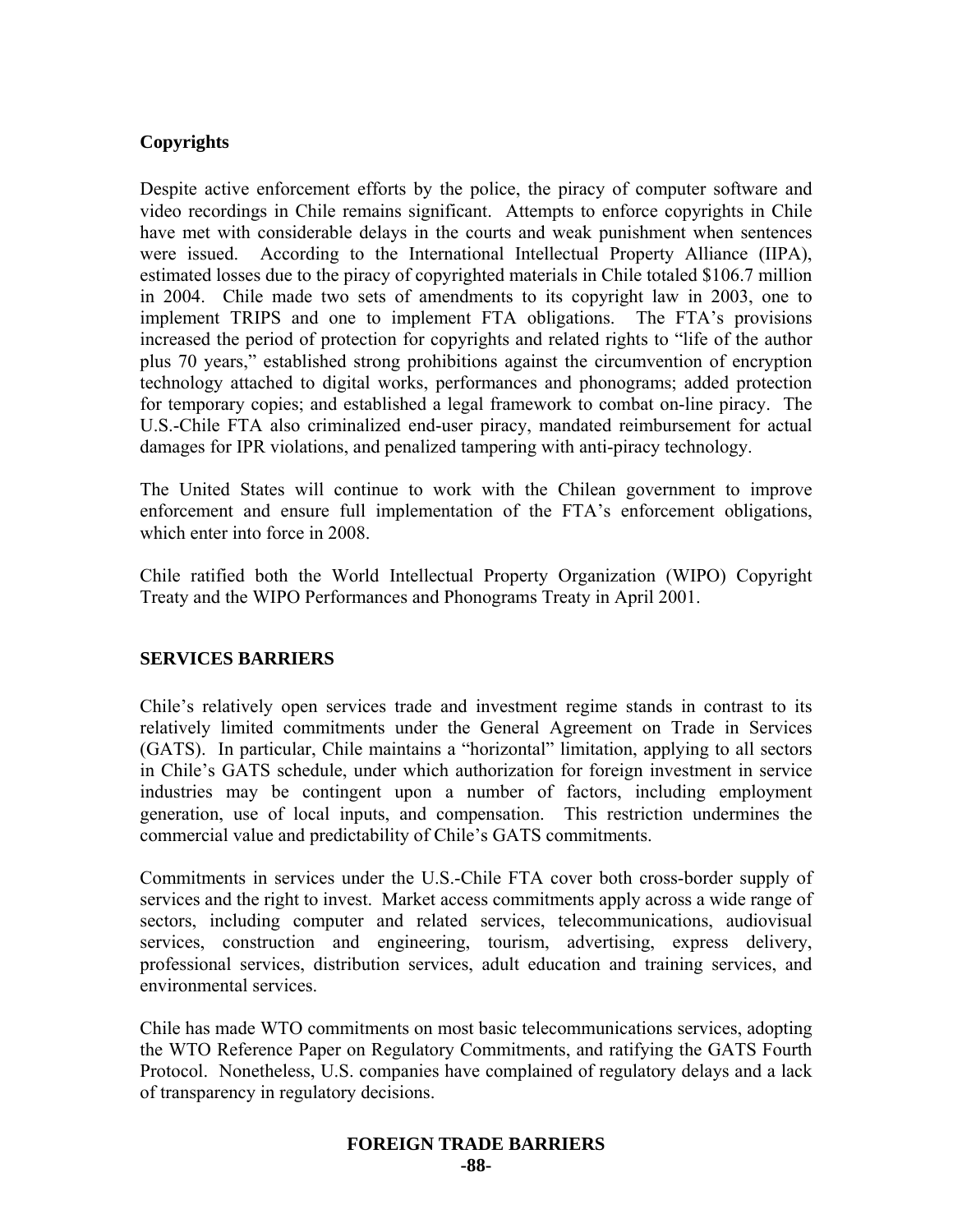#### **Financial Services**

During its WTO financial services negotiations, Chile made commitments in banking services and in most securities and other financial services. However, the Chilean WTO Commitment Schedule in the securities sector did not include asset fund management (mutual funds, investment funds, foreign capital investment funds, and pension funds). Chile also reserved the right to apply economic needs and national interest tests when licensing Foreign Service suppliers. In practice, Chile has allowed foreign banks to establish branches and to provide the same range of services as domestic banks. Foreign insurance companies established in Chile operate with unlimited access to the Chilean market, as long as their legal incorporations meet requirements established in the Chilean Corporate Law Code. Foreign-based insurance companies cannot offer or contract insurance policies in Chile directly or through intermediaries.

Under the U.S. Chile FTA, banks, insurance, securities, and related services operate in a more open, competitive, and transparent market than previously. The financial services chapter of the FTA included core obligations concerning non-discrimination and mostfavored nation status, as well as additional market access obligations. U.S. insurance firms now have the right to establish subsidiaries or joint ventures in all insurance sectors with only limited exceptions. Chile also committed to phase in insurance branching rights and to modify its legislation to open up its market to key insurance sectors such as marine, aviation, and transport (MAT) insurance and the insurance brokerage of reinsurance. U.S. banks and securities firms are now also allowed to establish branches and subsidiaries and may invest in local firms without restriction, except under very limited circumstances. U.S. financial institutions are also able to offer financial services to citizens participating in Chile's privatized voluntary social saving plans. They have also gained increased market access through Chile's mandatory social security system. Chile now allows U.S.-based firms to offer cross-border services to Chileans in areas such as financial information, data processing, and financial advisory services, with limited exceptions. Chilean mutual funds are permitted to use foreign-based portfolio managers.

## **INVESTMENT BARRIERS**

Chile welcomes foreign investment, but maintains some controls and restrictions. Foreign direct investment is subject to *pro forma* screening by the government. The Foreign Investment Committee (FIC) of the Ministry of Economy reviews all foreign investment and sets the terms and conditions for all contracts involving foreign direct investment. FIC approval is required for the following categories of investment projects: those whose total value exceeds \$5 million; those related to sectors or activities that are normally developed by the government and/or supplied by public services; those involving the mass media; and those made by foreign governments or foreign public entities. Foreign investment projects worth more than \$5 million are entitled to the benefits and guarantees of Decree Law (D.L.) 600. Under this law, the FIC signs a separate contract with each investor that stipulates the time period within which the

## **FOREIGN TRADE BARRIERS**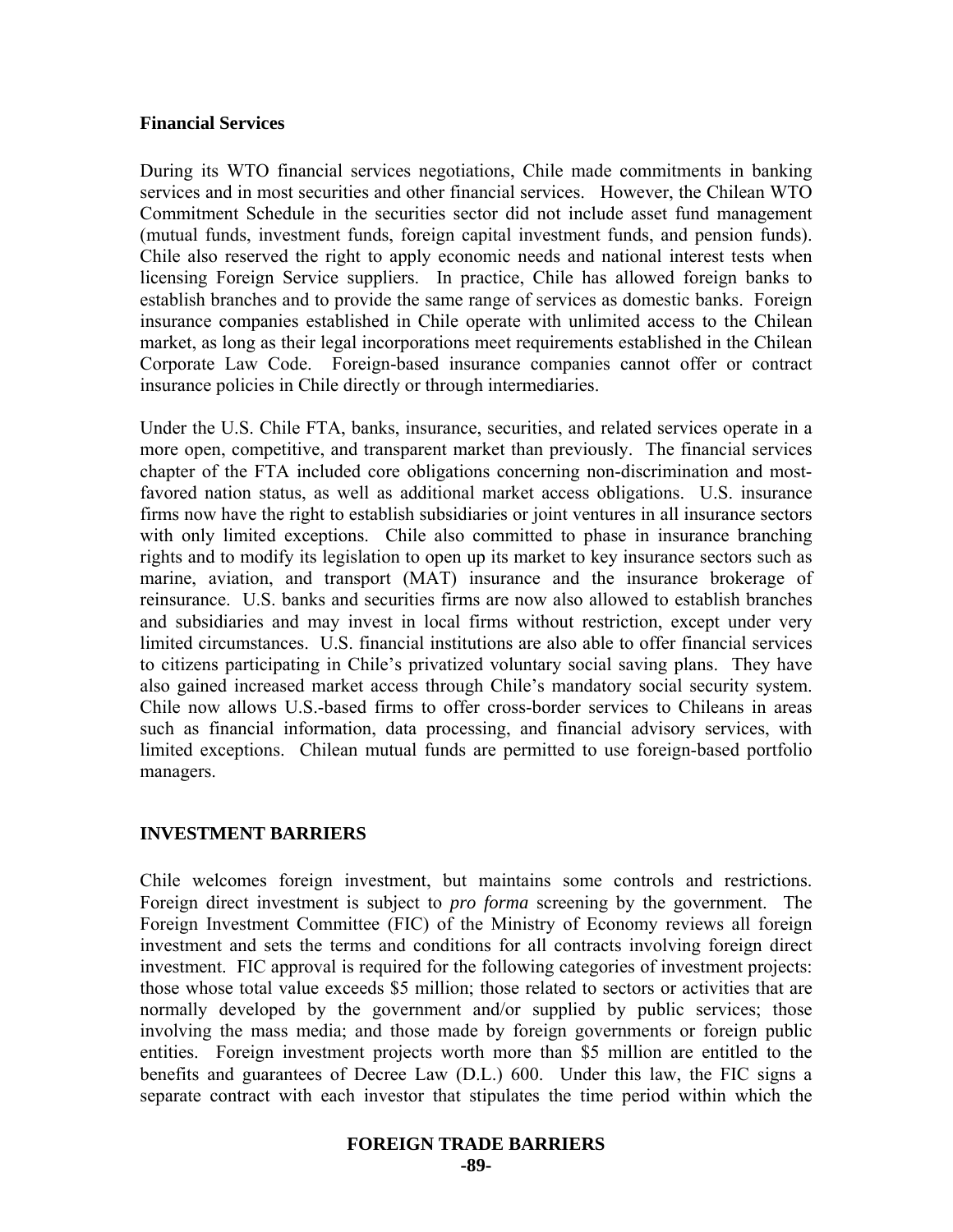investment will be implemented, which varies according to the type of investment. Under D.L. 600, profits from an investment may be repatriated immediately, but none of the original capital may be repatriated for one year.

Foreign investors in Chile may own up to 100 percent of an enterprise and there is no limit on the period during which they may own property. In the mining sector, a foreign investor might, for example, hold mining rights for an unlimited period but not own the land/mine itself in Chile. Foreign investors have access to all sectors of the economy with some limited exceptions in coastal trade, air transportation, and the mass media. Chile permits investment in the fishing sector to the extent that an investor's home country reciprocally permits Chilean nationals to invest in that sector. Most investment projects require additional permits and/or must fulfill other requirements aside from those set forth in D.L. 600 (e.g., pertaining to environmental protection). All investors, both local and foreign, must comply with sector-specific legislation at the national, regional and municipal levels.

Investors domiciled abroad may bring foreign currency into Chile under Chapter 14 of the Foreign Exchange Regulations of the Central Bank. Chapter 14 allows the investor to sell foreign currency freely through the formal or informal exchange market. In 2001, the Central Bank suspended its prior controls on capital flows, including the "encaje," a domestic deposit requirement that applied to short-term capital flows. The Central Bank also eliminated the one-year holding period for indirect investment. Outflows associated with capital returns, dividends, and other investments no longer require government approval. Restrictions on the issuance of American Depositary Receipts (ADRs) have also been lifted. Chilean companies are free to take out loans or issue bonds in a wide range of currencies.

The U.S.-Chile FTA further strengthened the legal framework for U.S. investors operating in Chile. All forms of investment are protected under the FTA, including enterprises, debt instruments, concessions, contracts, and intellectual property. The FTA also prohibits certain restrictions on investors, such as the requirement to buy domestic rather than imported inputs.

The U.S. and Chilean governments have been discussing a bilateral tax treaty, but were not able to conclude negotiations in 2005. Until such a treaty takes effect, profits of U.S. companies operating in Chile will continue to be subject to taxation by both governments.